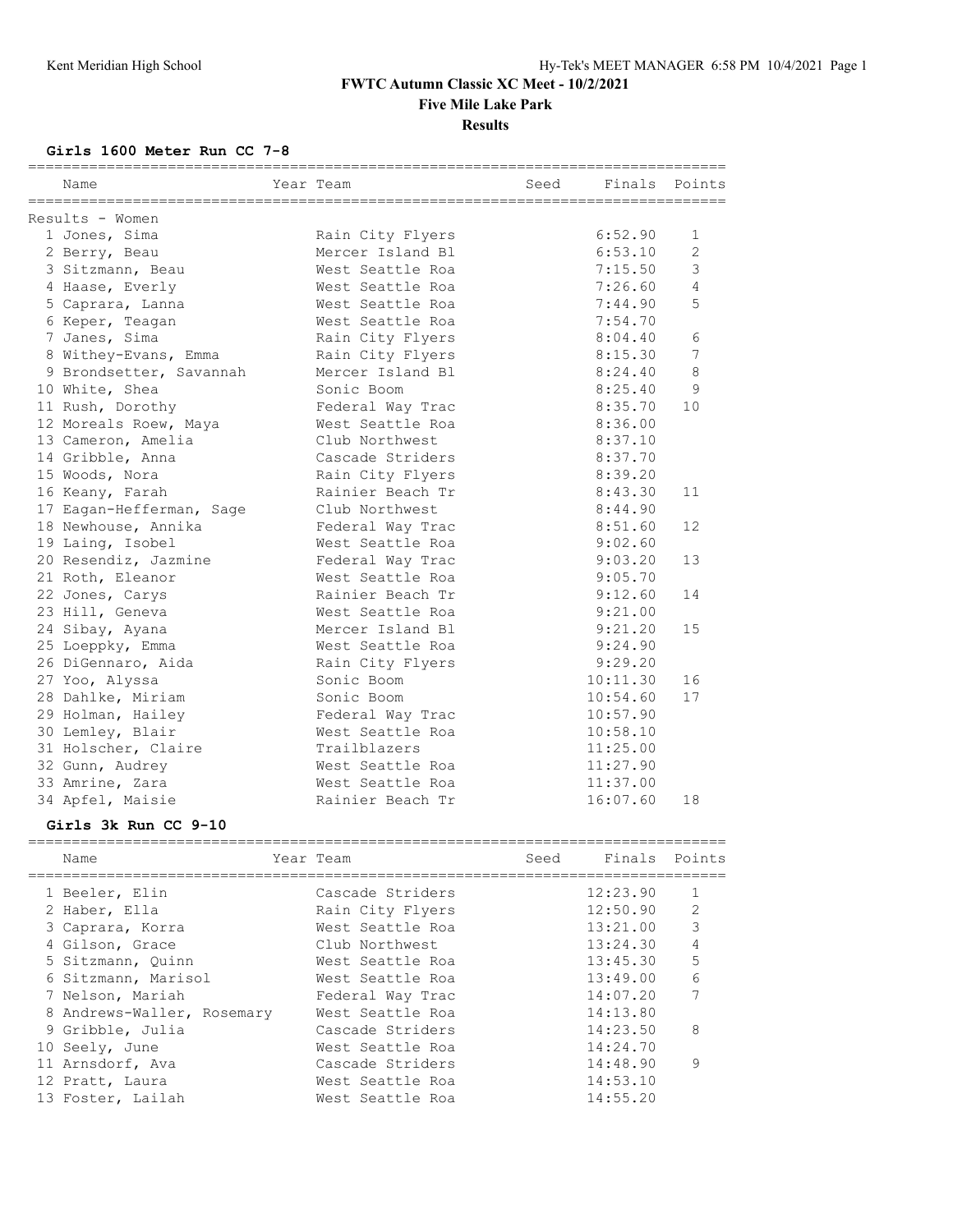# **FWTC Autumn Classic XC Meet - 10/2/2021**

**Five Mile Lake Park**

#### **Results**

## **....Girls 3k Run CC 9-10**

|  | 14 Stowell, Lillian      | West Seattle Roa | 14:57.50 |    |
|--|--------------------------|------------------|----------|----|
|  | 15 Chung, Carrie         | West Seattle Roa | 15:05.80 |    |
|  | 16 Hoffman, Juliette     | West Seattle Roa | 15:09.10 |    |
|  | 17 O'Connor, Makenna     | West Seattle Roa | 15:21.10 |    |
|  | 18 Gregush, Zoe          | Cascade Striders | 15:29.20 |    |
|  | 19 Highland, Elsa        | Cascade Striders | 15:30.40 |    |
|  | 20 Maria, Ella           | Trailblazers     | 15:33.40 |    |
|  | 21 Boyer, Hayden         | West Seattle Roa | 15:34.70 |    |
|  | 22 Martin, Angelina      | Club Northwest   | 15:40.60 | 10 |
|  | 23 Chiang, Marlowe       | Rain City Flyers | 15:55.50 | 11 |
|  | 24 Porter, Vivian        | West Seattle Roa | 16:01.40 |    |
|  | 25 Woolley, Hope         | Rain City Flyers | 16:01.60 | 12 |
|  | 26 Bralower, Delia       | Rain City Flyers | 16:10.50 |    |
|  | 27 Diamond, Stella       | West Seattle Roa | 16:12.30 |    |
|  | 28 Jones, Daphne         | Rainier Beach Tr | 16:14.80 |    |
|  | 29 Winston, Eliana       | West Seattle Roa | 16:27.40 |    |
|  | 30 Zehr, Ellie           | Federal Way Trac | 16:29.90 | 13 |
|  | 31 Brondsetter, Sierra   | Mercer Island Bl | 16:38.60 |    |
|  | 32 Buyukcetin, Luna      | Rain City Flyers | 16:40.70 |    |
|  | 33 Tardit, Ponte         | Rain City Flyers | 16:46.50 |    |
|  | 34 Arrow, Ahvaliyah      | Federal Way Trac | 16:48.00 | 14 |
|  | 35 Eagan-Hefferman, Ruby | Club Northwest   | 16:58.80 | 15 |
|  | 36 Woods, Harper         | Rain City Flyers | 17:06.30 |    |
|  | 37 Cooper, Eliza         | West Seattle Roa | 17:34.30 |    |
|  | 38 Tegart, Audrey        | Cascade Striders | 18:09.00 |    |
|  | 39 Zanis, Willow         | Club Northwest   | 18:28.70 |    |
|  | 40 Pedigo, Grace         | Sonic Boom       | 19:07.20 |    |
|  | 41 Steiner, Clarke       | Federal Way Trac | 21:47.90 |    |
|  | 42 Dahlke, Ruth          | Sonic Boom       | 23:55.70 |    |
|  |                          |                  |          |    |

#### **Girls 3k Run CC 11-12**

|    | Name                  | Year Team        | Seed | Finals   | Points         |
|----|-----------------------|------------------|------|----------|----------------|
|    | 1 Hudders, Corinne    | Rain City Flyers |      | 11:50.50 | 1              |
|    | 2 Daligcon, Jordan    | Cascade Striders |      | 12:05.40 | $\overline{2}$ |
|    | 3 Johnson, Ciana      | Rain City Flyers |      | 12:06.40 | 3              |
|    | 4 Sitzmann, Lincoln   | West Seattle Roa |      | 12:11.30 | 4              |
|    | 5 Caprara, Gemma      | West Seattle Roa |      | 12:12.60 | 5              |
|    | 6 Rosauer, Emilia     | Rain City Flyers |      | 12:41.10 | 6              |
|    | 7 Haber, Ann          | Rain City Flyers |      | 12:41.60 |                |
|    | 8 Lendrum Fort, Lilly | Rain City Flyers |      | 13:00.40 |                |
|    | 9 Corr, Elise         | West Seattle Roa |      | 13:15.70 | 7              |
|    | 10 Couch, Taitum      | Federal Way Trac |      | 13:28.30 | 8              |
|    | 11 Rodero, Lily       | West Seattle Roa |      | 13:28.60 |                |
|    | 12 Wheelwright, Iris  | Cascade Striders |      | 13:28.80 | 9              |
|    | 13 Powell, Macy       | West Seattle Roa |      | 13:37.50 |                |
|    | 14 Carpenter, Alisha  | Rain City Flyers |      | 13:47.40 |                |
|    | 15 Urquhart, Alex     | Rain City Flyers |      | 13:52.00 |                |
|    | 16 Woods, Elizabeth   | Rain City Flyers |      | 13:53.00 |                |
| 17 | Handsen, Rees         | West Seattle Roa |      | 13:56.40 |                |
|    | 18 Wagner, Leighton   | West Seattle Roa |      | 13:59.10 |                |
|    | 19 Carrel, Violet     | Cascade Striders |      | 14:03.90 | 10             |
|    | 20 Coy, Jasmine       | Cascade Striders |      | 14:05.50 |                |
|    | 21 Ross, Cailin       | West Seattle Roa |      | 14:16.00 |                |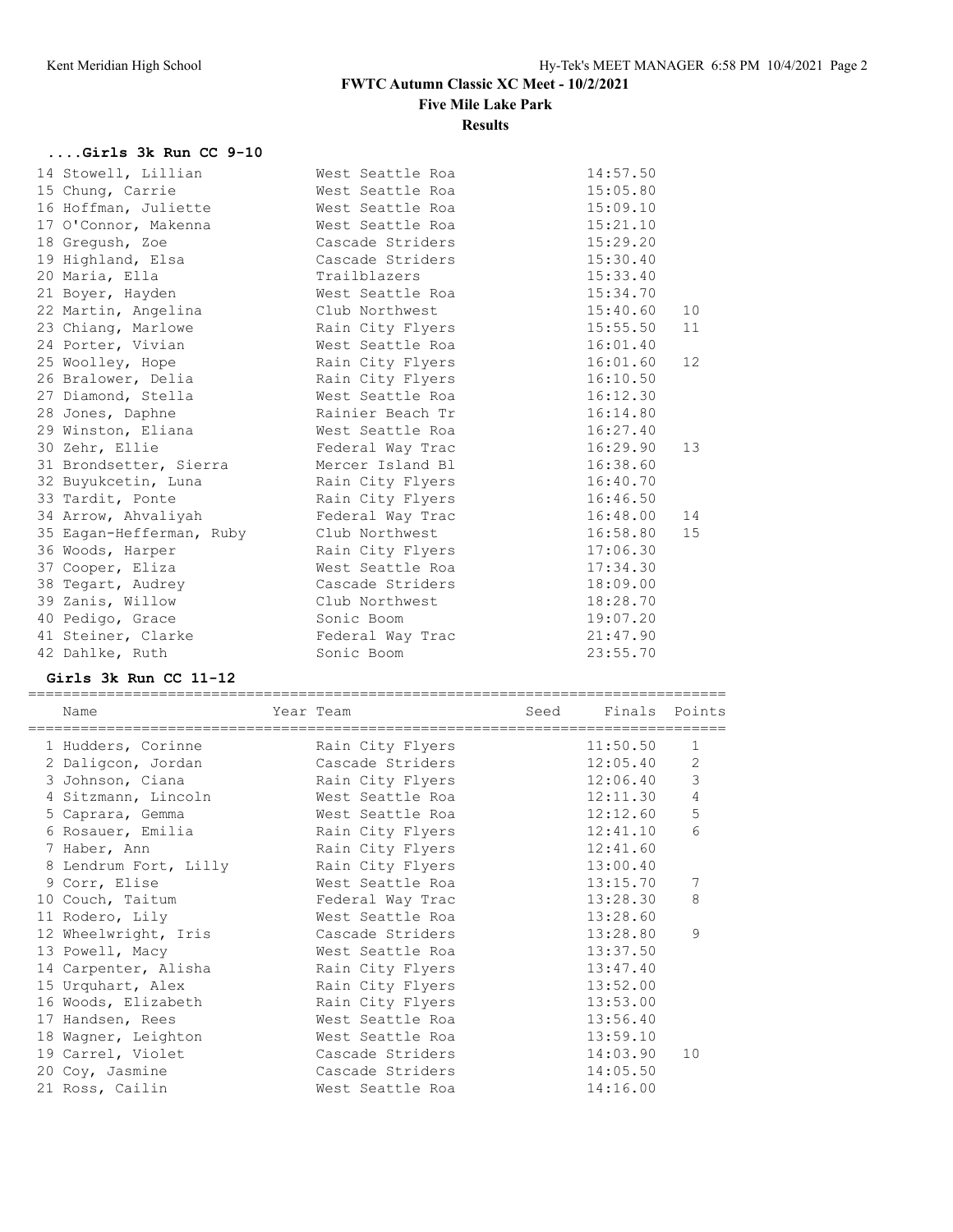# **FWTC Autumn Classic XC Meet - 10/2/2021 Five Mile Lake Park**

#### **Results**

## **....Girls 3k Run CC 11-12**

| 22 Busch, Sofia     | Rain City Flyers | 14:28.90       |
|---------------------|------------------|----------------|
| 23 Snyder, Amaya    | West Seattle Roa | 14:37.40       |
| 24 Rush, Frances    | Federal Way Trac | 14:43.20<br>11 |
| 25 Wang, Cynthia    | Cascade Striders | 14:44.90       |
| 26 Breck, Elizabeth | Club Northwest   | 14:49.50       |
| 27 Harju, Catherine | Federal Way Trac | 14:52.90<br>12 |
| 28 Chung, Maddie    | West Seattle Roa | 14:55.60       |
| 29 Huang, Anna      | Cascade Striders | 14:59.10       |
| 30 Pratt, June      | West Seattle Roa | 14:59.30       |
| 31 Weedon, Kaarin   | Sonic Boom       | 15:00.10<br>13 |
| 32 Shillito, Gloria | Rainier Beach Tr | 15:22.60       |
| 33 Shan, Helen      | Cascade Striders | 15:35.10       |
| 34 Whitaker, Isabel | Sonic Boom       | 15:42.40<br>14 |
| 35 Wagnild, Zoe     | West Seattle Roa | 15:46.90       |
| 36 Higginson, Clara | Federal Way Trac | 16:02.10       |
| 37 Bott, Shayla     | Sonic Boom       | 16:07.80<br>15 |
| 38 Fuentes, Avery   | Sonic Boom       | 16:10.30       |
| 39 Burnett, Helena  | Rain City Flyers | 16:15.90       |
| 40 Barnett, Kei     | Cascade Striders | 16:17.80       |
| 41 DiGennaro, Lucy  | Rain City Flyers | 16:24.50       |
| 42 McCann, Julia    | Rain City Flyers | 16:28.40       |
| 43 Lorenz, Esther   | Cascade Striders | 16:30.00       |
| 44 Williams, Harper | Rain City Flyers | 16:49.30       |
| 45 Perrault, Ember  | Rain City Flyers | 16:56.50       |
| 46 Peng, Olivia     | Cascade Striders | 17:04.80       |
| 47 Wernet, Ava      | Rain City Flyers | 17:08.40       |
| 48 Sibay, Ayla      | Mercer Island Bl | 17:35.70       |
| 49 Shaw, Sylvia     | Rain City Flyers | 17:40.00       |
| 50 Bair, Megan      | Trailblazers     | 17:41.30       |
| 51 Smith, Finley    | Trailblazers     | 17:59.30       |
| 52 Lerner, Lucy     | Rain City Flyers | 18:24.40       |
| 53 Lehman, Callie   | Rain City Flyers | 18:28.20       |
| 54 Page, Riley      | Rain City Flyers | 19:11.50       |
| 55 Williams, Sonia  | Rain City Flyers | 20:11.30       |
| 56 Rosales, Jasmin  | Sonic Boom       | 22:38.30       |
| 57 Rosen, Kestrel   | Rain City Flyers | 22:59.20       |

#### **Girls 4k Run CC 13-14**

| Name                | Year Team        | Seed | Finals Points |    |
|---------------------|------------------|------|---------------|----|
| 1 Villamizar, Sofia | Cascade Striders |      | 16:59.60      | 1  |
| 2 Rush, Alice       | Federal Way Trac |      | 17:46.80      | 2  |
| 3 Ryan, Amelia      | Cascade Striders |      | 17:50.60      | 3  |
| 4 Lindquist, Sarah  | Rain City Flyers |      | 17:51.90      | 4  |
| 5 Seeger, Myllenia  | West Seattle Roa |      | 17:55.80      | 5  |
| 6 Latterell, Elena  | West Seattle Roa |      | 18:00.30      | 6  |
| 6 Frahm, Sophia     | Rain City Flyers |      | 18:00.30      |    |
| 8 Carlstedt, Zooey  | West Seattle Roa |      | 18:03.10      | 8  |
| 9 Kelly, Darla      | West Seattle Roa |      | 19:02.50      |    |
| 10 O'Connor, Bree   | West Seattle Roa |      | 19:39.70      |    |
| 11 Amitay, Yuval    | Cascade Striders |      | 19:41.30      | 9  |
| 12 Russell, Piper   | Federal Way Trac |      | 19:56.30      | 10 |
| 13 Borgelt, Vala    | Sonic Boom       |      | 19:59.30      | 11 |
| 14 Barlower, Ida    | Rain City Flyers |      | 20:15.70      | 12 |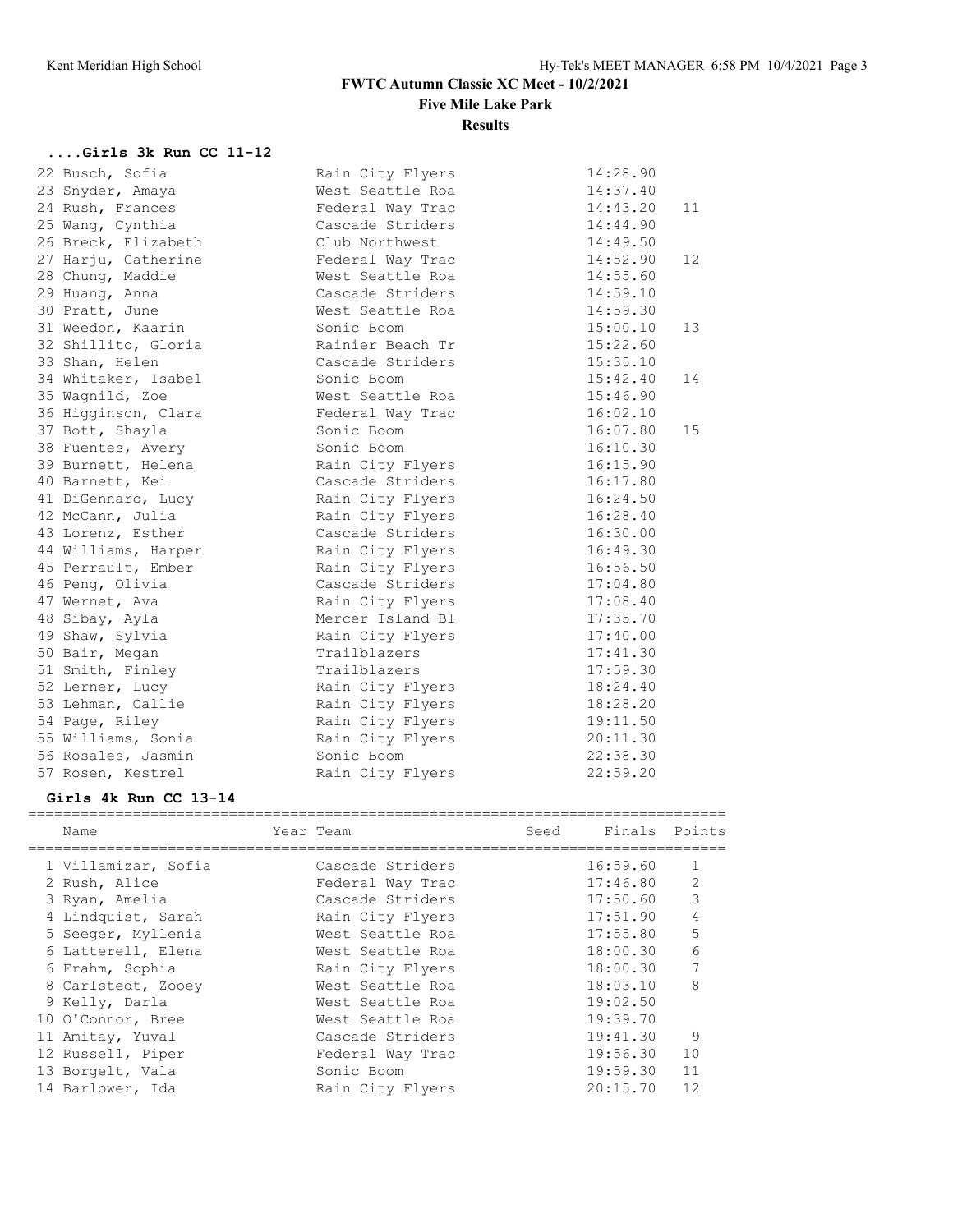#### **FWTC Autumn Classic XC Meet - 10/2/2021 Five Mile Lake Park**

**Results**

## **....Girls 4k Run CC 13-14**

| 15 Carter, Sonya     | Rain City Flyers | 20:30.20 |    |
|----------------------|------------------|----------|----|
| 16 Geldien, Lorelei  | Trailblazers     | 20:31.90 |    |
| 17 Parekh, Dahlia    | Cascade Striders | 20:58.10 |    |
| 18 Ehrlich, Chloe    | West Seattle Roa | 22:07.50 |    |
| 19 Dahlke, Aidylein  | Sonic Boom       | 22:10.10 | 13 |
| 20 Leonard, Greta    | Federal Way Trac | 23:40.50 | 14 |
| 21 DeBock, Taya      | Sonic Boom       | 24:06.00 | 15 |
| 22 Youngquitt, Saga  | Rain City Flyers | 25:07.00 |    |
| 23 Whitaker, Sophia  | Sonic Boom       | 25:07.80 |    |
| 24 Coglon, Claire    | Rain City Flyers | 27:25.70 |    |
| 25 Borden, Phoebe    | Sonic Boom       | 27:54.60 |    |
| 26 Borden, Keira     | Sonic Boom       | 29:33.50 |    |
| 27 Holladay, Kennedy | Sonic Boom       | 31:18.00 |    |
|                      |                  |          |    |

## **Boys 1600 Meter Run CC 7-8**

| Name                     | Year Team        | Seed | Finals Points |              |
|--------------------------|------------------|------|---------------|--------------|
| Results - Men            |                  |      |               |              |
| 1 Yeager, Dylan          | Unattached       |      | 7:00.20       |              |
| 2 Rodero, Sebastian      | West Seattle Roa |      | 7:13.20       | $\mathbf{1}$ |
| 3 Andrews, Caleb         | Rain City Flyers |      | 7:23.80       | 2            |
| 4 Ekure, Martin          | Rain City Flyers |      | 7:29.50       | 3            |
| 5 Wahlborg, Oliver       | West Seattle Roa |      | 7:35.20       | 4            |
| 6 West, Lincoln          | Rainier Beach Tr |      | 7:44.30       |              |
| 7 Kinder, Desmond        | Federal Way Trac |      | 7:55.00       | 5            |
| 8 Newhouse, Brady        | West Seattle Roa |      | 7:55.30       | 6            |
| 9 Carpenter, Christopher | Unattached       |      | 7:59.30       |              |
| 10 Clukey, Madsen        | Federal Way Trac |      | 8:00.20       | 7            |
| 11 Osborne, Bodi         | West Seattle Roa |      | 8:05.30       |              |
| 12 Keller, James         | West Seattle Roa |      | 8:05.40       |              |
| 13 Baker, Grayson        | West Seattle Roa |      | 8:22.40       |              |
| 14 Luckey, Olin          | West Seattle Roa |      | 8:30.10       |              |
| 15 Ignacio, Keoni        | West Seattle Roa |      | 8:37.50       |              |
| 16 Peterson, Emmett      | West Seattle Roa |      | 8:47.30       |              |
| 17 Woods, Evan           | Rain City Flyers |      | 8:50.70       | 8            |
| 18 Buyukcetin, Luca      | Rain City Flyers |      | 8:53.00       |              |
| 19 Weber, Titus          | Federal Way Trac |      | 8:53.20       | 9            |
| 20 Patjens, Elliott      | Unattached       |      | 8:56.20       |              |
| 21 Jacke, Olin           | West Seattle Roa |      | 8:56.50       |              |
| 22 Hansen, Micah         | West Seattle Roa |      | 8:56.70       |              |
| 23 Hughes, Anton         | West Seattle Roa |      | 9:00.10       |              |
| 24 Brooks, Bradley       | West Seattle Roa |      | 9:07.10       |              |
| 25 Holman, Jack          | Federal Way Trac |      | 9:26.00       |              |
| 26 Taylor, Camden        | Federal Way Trac |      | 9:26.50       |              |
| 27 Montomery, Judah      | Sonic Boom       |      | 9:28.00       |              |
| 28 Steiner, Millen       | Federal Way Trac |      | 9:51.90       |              |
| 29 Kelly, Hamilton       | West Seattle Roa |      | 12:10.90      |              |
|                          |                  |      |               |              |

#### **Boys 3k Run CC 9-10**

| Name              | Year Team        | Seed | Finals Points |          |
|-------------------|------------------|------|---------------|----------|
| 1 Weber, Micah    | Federal Way Trac |      | 12:01.50      |          |
| 2 Stevenson, Nils | West Seattle Roa |      | 12:44.70      | $\gamma$ |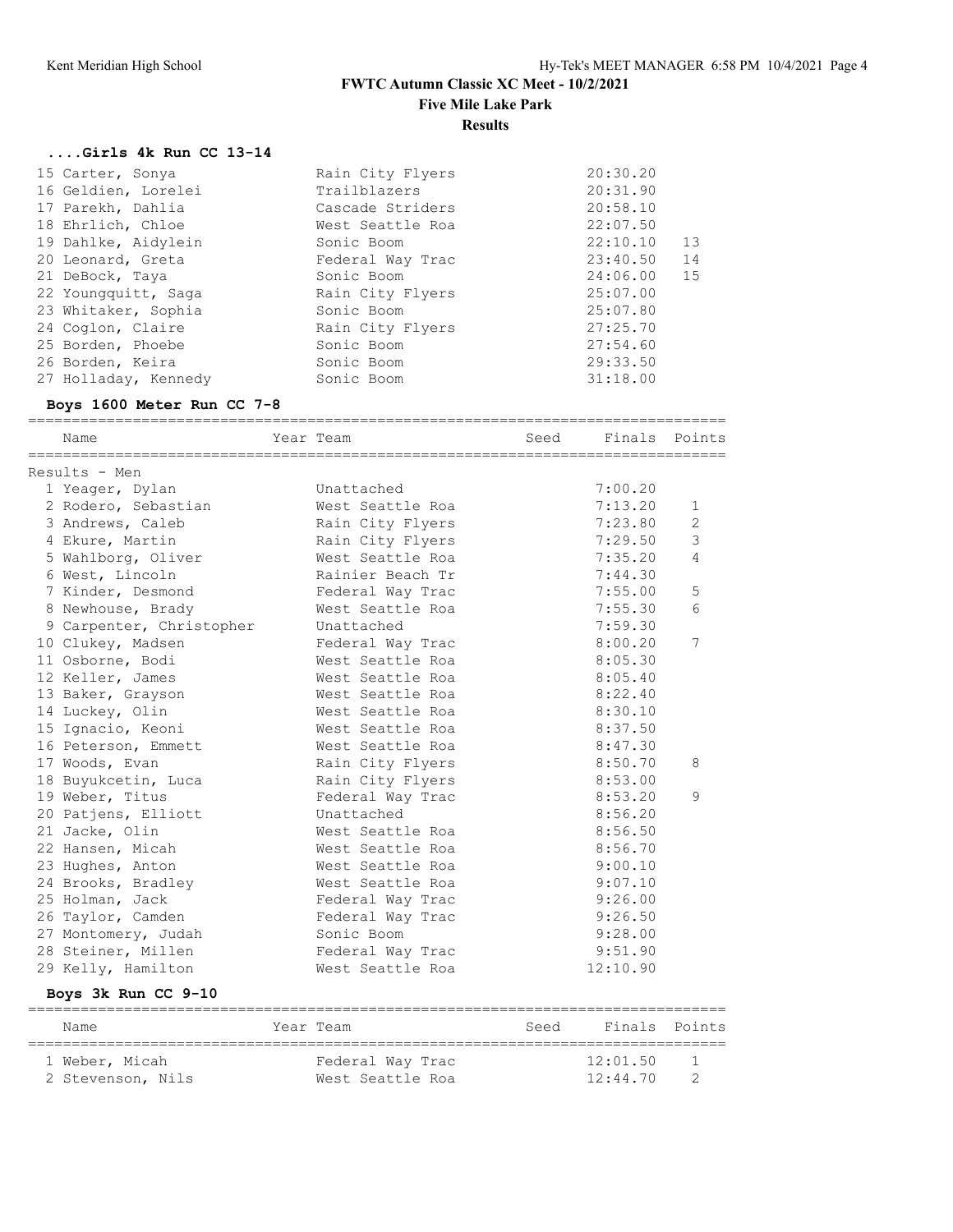**FWTC Autumn Classic XC Meet - 10/2/2021**

**Five Mile Lake Park**

**Results**

## **....Boys 3k Run CC 9-10**

| 3 Highland, Max          | Cascade Striders | 3<br>13:05.80               |
|--------------------------|------------------|-----------------------------|
| 4 Clukey, Jakoby         | Federal Way Trac | 4<br>13:06.70               |
| 5 Salaver, Jayden        | Federal Way Trac | 5<br>13:07.70               |
| 6 Deniel, Enzo           | Cascade Striders | 13:12.20<br>6               |
| 7 Shih, Bei              | Cascade Striders | $\overline{7}$<br>13:21.60  |
| 8 Snyder, Maxton         | West Seattle Roa | 8<br>13:23.10               |
| 8 Wolf, Ethan            | Federal Way Trac | 13:23.10                    |
| 10 Kao, Tyler            | West Seattle Roa | 9<br>13:26.80               |
| 11 Ross, Riker           | West Seattle Roa | 13:27.90                    |
| 12 Baker, Henry          | Cascade Striders | 13:31.50                    |
| 13 Christiansen, Charles | Trailblazers     | 13:37.80<br>10 <sup>°</sup> |
| 14 Fenton, Bryce         | Trailblazers     | 13:52.60<br>11              |
| 15 Galloway, Levi        | Federal Way Trac | 13:53.90                    |
| 16 Martinez, Marco       | Cascade Striders | 13:54.30                    |
| 17 Ignacio, Keanu        | West Seattle Roa | 13:59.50                    |
| 18 West, London          | Rainier Beach Tr | 14:03.40<br>12 <sup>°</sup> |
| 19 Mansfield, Jared      | Rainier Beach Tr | 14:15.30<br>13 <sup>°</sup> |
| 20 Jobe-Karras, Luke     | Rainier Beach Tr | 14:22.60<br>14              |
| 21 Thomas, Neil          | Rain City Flyers | 14:23.40<br>15              |
| 22 Jones, Jacoby         | West Seattle Roa | 14:23.70                    |
| 22 Salsibury, Brett      | Trailblazers     | 14:23.70<br>16              |
| 24 Hiraiwa, Lucian       | Rain City Flyers | 14:41.10<br>17              |
| 25 Sandoval, Grayson     | West Seattle Roa | 14:53.80                    |
| 26 Crandall, Kento       | West Seattle Roa | 14:54.10                    |
| 27 Karr, Liam            | West Seattle Roa | 15:03.20                    |
| 28 Jernstrom, Ben        | Rain City Flyers | 15:07.10<br>18              |
| 29 Faulkner, Bennet      | West Seattle Roa | 15:12.10                    |
| 30 Vaughey, Wyatt        | West Seattle Roa | 15:13.70                    |
| 31 Benson, Gunnar        | West Seattle Roa | 15:16.00                    |
| 32 Faulkner, Ian         | West Seattle Roa | 15:16.20                    |
| 33 Helenske, Madaak      | West Seattle Roa | 15:23.20                    |
| 34 Wahlborg, Elliott     | West Seattle Roa | 15:36.90                    |
| 35 Loeppky, Eli          | West Seattle Roa | 15:39.90                    |
| 36 Dean, Jack            | West Seattle Roa | 15:43.60                    |
| 37 Apfel, Max            | Rainier Beach Tr | 16:04.30                    |
| 38 chin, Andy            | Rain City Flyers | 16:23.10                    |
| 39 Hill, Jedidiah        | West Seattle Roa | 16:25.00                    |
| 40 Bazakas, Roman        | West Seattle Roa | 16:25.10                    |
| 41 Poffenroth, Graham    | Club Northwest   | 16:30.80                    |
| 42 Bott, Jameson         | Sonic Boom       | 16:34.90                    |
| 43 Parazbok, Arlo        | Rain City Flyers | 16:44.80                    |
| 44 Ramsborg, Judah       | Rain City Flyers | 16:49.50                    |
| 45 Hill, Samuel          | West Seattle Roa | 16:51.60                    |
| 46 Ramsey, Jack          | Rainier Beach Tr | 17:32.70                    |
| 47 Berning, William      | Rainier Beach Tr | 17:33.20                    |
| 48 Hellrwell, Baird      | Rain City Flyers | 17:45.70                    |

## **Boys 3k Run CC 11-12**

| Name           | Year Team        | Seed | Finals Points |                |  |  |  |
|----------------|------------------|------|---------------|----------------|--|--|--|
|                |                  |      |               |                |  |  |  |
| 1 Davis, Zach  | Rain City Flyers |      | 10:43.50      | $\overline{1}$ |  |  |  |
| 2 Herb, Henry  | Rain City Flyers |      | 10:46.70      | $\mathcal{D}$  |  |  |  |
| 3 Herb, Jake   | Rain City Flyers |      | 11:09.10      | २              |  |  |  |
| 4 Jones, Ansel | Rain City Flyers |      | 11:40.90      |                |  |  |  |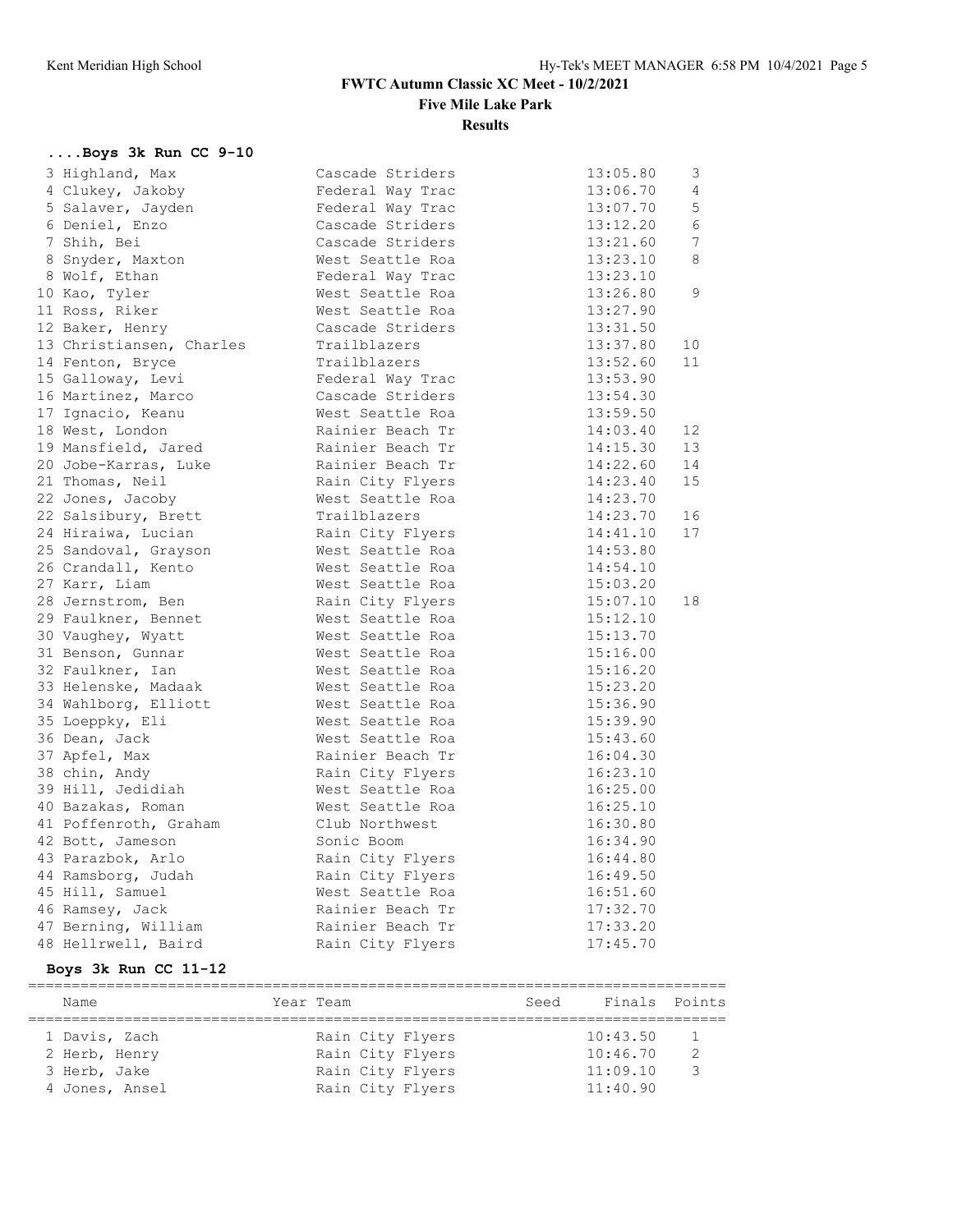# **FWTC Autumn Classic XC Meet - 10/2/2021**

**Five Mile Lake Park**

#### **Results**

## **....Boys 3k Run CC 11-12**

| 5 Ryan, Thomas             | Cascade Striders | 11:44.30 | $4\overline{ }$ |
|----------------------------|------------------|----------|-----------------|
| 6 Easter, Braxton          | Sonic Boom       | 12:00.90 | $5\phantom{.}$  |
| 7 Whitlinger, Lyle         | Cascade Striders | 12:01.00 | 6               |
| 8 Nelson, Preston          | Federal Way Trac | 12:06.20 | 7               |
| 9 McAteer, Benji           | Rain City Flyers | 12:15.70 |                 |
| 10 Whitlinger, Wyatt       | Cascade Striders | 12:18.10 | 8               |
| 11 Campbell, Nash          | Rain City Flyers | 12:22.10 |                 |
| 12 Gowans, Jarek           | Rain City Flyers | 12:26.30 |                 |
| 13 Atchley, Luke           | Rain City Flyers | 12:36.60 |                 |
| 14 Andrews-Waller, Atticus | West Seattle Roa | 12:56.50 | 9               |
| 15 Baughn, Asher           | Rain City Flyers | 13:03.20 |                 |
| 16 Beam, Zach              | Cascade Striders | 13:11.20 |                 |
| 17 Slater, Luke            | Sonic Boom       | 13:12.30 | 10              |
| 18 Aykens, Charlie         | West Seattle Roa | 13:22.40 | 11              |
| 19 Baker, Callum           | Rain City Flyers | 13:31.80 |                 |
| 20 Childs, Isaac           | Sonic Boom       | 13:31.90 | 12              |
| 21 Zhang, Matthew          | Cascade Striders | 13:39.80 |                 |
| 22 Phelps, Silas           | Federal Way Trac | 13:44.30 | 13              |
| 23 Thomas, Mayeul          | Rain City Flyers | 13:45.10 |                 |
| 24 Huey, Nathan            | West Seattle Roa | 13:45.80 | 14              |
| 25 Shih, Tai               | Cascade Striders | 13:46.40 |                 |
| 26 Townsend, Gabriel       | West Seattle Roa | 13:54.60 |                 |
| 27 Ballast, Zeke           | Rain City Flyers | 13:54.70 |                 |
| 28 Baker, James            | Cascade Striders | 13:56.90 |                 |
| 29 Behunin, Noah           | Trailblazers     | 13:59.10 | 15 <sub>1</sub> |
|                            |                  |          |                 |
| 30 Moir, William           | West Seattle Roa | 14:01.40 |                 |
| 31 Pauls, Alazar           | Rain City Flyers | 14:03.30 |                 |
| 32 LaFlamme, Roan          | West Seattle Roa | 14:05.90 |                 |
| 33 Kadobayashi, Hiroto     | Rain City Flyers | 14:20.20 |                 |
| 34 Parzybok, Jerome        | Rain City Flyers | 14:24.20 |                 |
| 35 Barnett, Kenzo          | Cascade Striders | 14:24.40 |                 |
| 36 Goodleaf, Jack          | West Seattle Roa | 14:28.10 |                 |
| 37 Simpers, Jason          | Trailblazers     | 14:31.70 | 16              |
| 38 Diamond, Isaac          | West Seattle Roa | 14:31.80 |                 |
| 39 Wojitowicz, Peter       | Rain City Flyers | 14:33.10 |                 |
| 40 Ross, Sawyer            | Trailblazers     | 14:36.60 | 17              |
| 41 Faulkner, Edmund        | West Seattle Roa | 14:42.40 |                 |
| 42 Golden, Sadler          | Rain City Flyers | 14:51.70 |                 |
| 43 Hembrow, Alex           | West Seattle Roa | 15:29.40 |                 |
| 44 Bishop, Corbin          | West Seattle Roa | 15:30.10 |                 |
| 45 Foster, Kolton          | West Seattle Roa | 15:30.60 |                 |
| 46 Holscher, Dane          | Trailblazers     | 15:57.70 |                 |
| 47 Riemer, Wyatt           | Federal Way Trac | 15:59.60 | 18              |
| 48 Dillard, Raphi          | Rainier Beach Tr | 16:00.70 |                 |
| 49 Miramontes, Leo         | Federal Way Trac | 16:07.30 |                 |
| 50 Spitzer, Oliver         | West Seattle Roa | 16:11.30 |                 |
| 51 Sidibe, Mohamed         | Rainier Beach Tr | 16:13.30 |                 |
| 52 O'Claire, Henry         | West Seattle Roa | 16:20.90 |                 |
| 53 Pacem, Wyatt            | Cascade Striders | 16:26.80 |                 |
| 54 Wickliff, Craiggan      | West Seattle Roa | 16:27.90 |                 |
| 55 Morgan, Grant           | West Seattle Roa | 16:39.40 |                 |
| 56 Tegart, Henry           | Cascade Striders | 16:45.70 |                 |
| 57 Watters, Zef            | Federal Way Trac | 17:55.20 |                 |
| 58 De La Cantera, Gavin    | Club Northwest   | 18:43.50 |                 |
| 58 Marois, Sebastien       | West Seattle Roa | 18:43.50 |                 |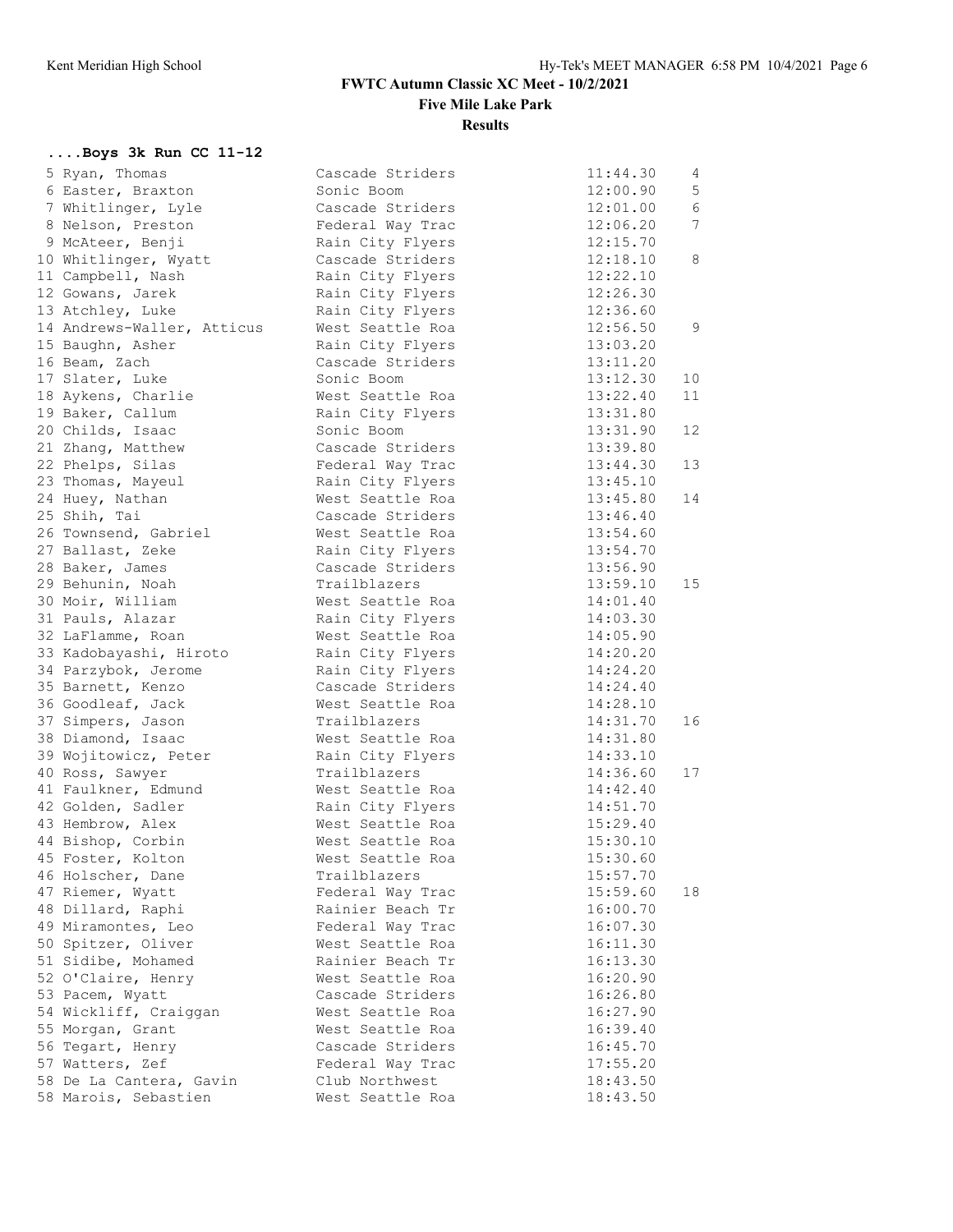## **FWTC Autumn Classic XC Meet - 10/2/2021 Five Mile Lake Park Results**

## **....Boys 3k Run CC 11-12**

| 60 Janis, Charles | West Seattle Roa | 19:03.40 |
|-------------------|------------------|----------|
| 61 Mohundro, Theo | West Seattle Roa | 20:58.70 |
| -- Fehlberg, Max  | Trailblazers     | DO       |

## **Boys 4k Run CC 13-14**

|  | Name                    | Year Team        | Seed | =========<br>Finals |              | H# Points      |
|--|-------------------------|------------------|------|---------------------|--------------|----------------|
|  | 1 Billett, Max          | Rain City Flyers |      | 14:40.90            | $\mathbf 1$  | $\mathbf{1}$   |
|  | 2 Brooks, Quinten       | Speed Unlimited  |      | 14:52.60            | $\mathbf{1}$ |                |
|  | 3 Valdman, Charlie      | Speed Unlimited  |      | 15:02.20            | $\mathbf{1}$ |                |
|  | 4 Montano, Rodrigo      | Cascade Striders |      | 15:05.70            | $\mathbf{1}$ | 2              |
|  | 5 Campbell, Huston      | Rain City Flyers |      | 15:11.00            | $\mathbf{1}$ | $\mathcal{S}$  |
|  | 6 Urquhart, Ethan       | Rain City Flyers |      | 15:27.80            | $\mathbf{1}$ | $\overline{4}$ |
|  | 7 Miramontes, Alex      | Federal Way Trac |      | 15:31.60            | $\mathbf{1}$ | 5              |
|  | 8 Kameda, Kai           | Rain City Flyers |      | 15:34.50            | $\mathbf{1}$ |                |
|  | 9 Sheffield, Jaxon      | Cascade Striders |      | 15:35.80            | $\mathbf{1}$ | 6              |
|  | 10 Pedigo, Russ         | Sonic Boom       |      | 15:36.70            | $\mathbf{1}$ |                |
|  | 11 Conner, Jordan       | Federal Way Trac |      | 15:57.20            | $\mathbf{1}$ | 7              |
|  | 12 Shillito, Kingston   | Rainier Beach Tr |      | 16:06.10            | $\mathbf{1}$ |                |
|  | 13 Swihart, Luke        | Rain City Flyers |      | 16:12.00            | $\mathbf{1}$ |                |
|  | 14 Campbell, Milo       | Rain City Flyers |      | 16:20.20            | $1\,$        |                |
|  | 15 Nowicki, Cash        | West Seattle Roa |      | 16:21.20            | $\mathbf{1}$ | 8              |
|  | 16 Frederick, William   | West Seattle Roa |      | 16:21.90            | $\mathbf{1}$ | 9              |
|  | 17 Fenton, Brayden      | Trailblazers     |      | 16:29.60            | $\mathbf{1}$ | 10             |
|  | 18 Leonard, William     | Cascade Striders |      | 16:36.00            | $\mathbf{1}$ | 11             |
|  | 19 Forrester, Gilbert   | Rain City Flyers |      | 16:43.60            | $\mathbf{1}$ |                |
|  | 20 Leplante, Casey      | West Seattle Roa |      | 16:55.60            | $\mathbf{1}$ | 12             |
|  |                         |                  |      |                     | $\mathbf{1}$ | 13             |
|  | 21 Couch, Jonas         | Federal Way Trac |      | 17:08.10            | $\mathbf{1}$ |                |
|  | 22 Gilbert, Finn        | West Seattle Roa |      | 17:11.20            |              |                |
|  | 23 Wolf, Chandler       | Federal Way Trac |      | 17:18.30            | $\mathbf{1}$ |                |
|  | 24 Zehr, Dylan          | Federal Way Trac |      | 17:36.00            | $\mathbf{1}$ |                |
|  | 25 Cho, Ethan           | Cascade Striders |      | 17:51.60            | $\mathbf{1}$ |                |
|  | 26 Thomson, Ewen        | Rain City Flyers |      | 17:52.70            | $\mathbf{1}$ |                |
|  | 27 Egan-Hefferman, Owen | Club Northwest   |      | 18:01.00            | $\mathbf{1}$ |                |
|  | 28 Barnett, Rei         | Cascade Striders |      | 18:17.10            | $\mathbf{1}$ |                |
|  | 29 Forcum, Brayden      | West Seattle Roa |      | 18:23.40            | $\mathbf{1}$ |                |
|  | 30 Mason, Chance        | West Seattle Roa |      | 18:34.60            | $\mathbf{1}$ |                |
|  | 31 Zimmerman, Oscar     | Rain City Flyers |      | 18:47.60            | $\mathbf{1}$ |                |
|  | 32 Perkins, Dallin      | Trailblazers     |      | 19:17.00            | $\mathbf{1}$ | 14             |
|  | 33 Rust, Gryffin        | West Seattle Roa |      | 19:17.30            | $\mathbf{1}$ |                |
|  | 34 Robinson, Ian        | Federal Way Trac |      | 19:23.10            | $\mathbf 1$  |                |
|  | 35 Black, Marshall      | Trailblazers     |      | 19:23.80            | $\mathbf{1}$ | 15             |
|  | 36 Parda-Jay, Jonah     | Rain City Flyers |      | 19:51.80            | $\mathbf{1}$ |                |
|  | 37 Peloza, Cole         | West Seattle Roa |      | 19:52.00            | $\mathbf{1}$ |                |
|  | 38 Irish, Simon         | Sonic Boom       |      | 20:46.30            | $\mathbf{1}$ |                |
|  | 39 Grimes, Sam          | West Seattle Roa |      | 20:56.90            | $\mathbf{1}$ |                |
|  | 40 Hembrow, Jack        | West Seattle Roa |      | 20:58.60            | $\mathbf{1}$ |                |
|  | 41 Smith, Asher         | Trailblazers     |      | 21:24.00            | $\mathbf{1}$ |                |
|  | 42 Robinson, Bennett    | Federal Way Trac |      | 21:49.60            | $\mathbf{1}$ |                |
|  | 43 Johnston, Arthur     | West Seattle Roa |      | 22:33.90            | $\mathbf{1}$ |                |
|  | 44 Starner, Ben         | West Seattle Roa |      | 22:38.00            | $\mathbf 1$  |                |
|  | 45 Mohammed, Nada       | West Seattle Roa |      | 23:47.70            | $\mathbf 1$  |                |
|  | 46 Bright, Owen         | West Seattle Roa |      | 24:29.30            | $\mathbf{1}$ |                |
|  | 47 Mata, Justin         | West Seattle Roa |      | 24:43.70            | $\mathbf{1}$ |                |
|  |                         |                  |      |                     |              |                |